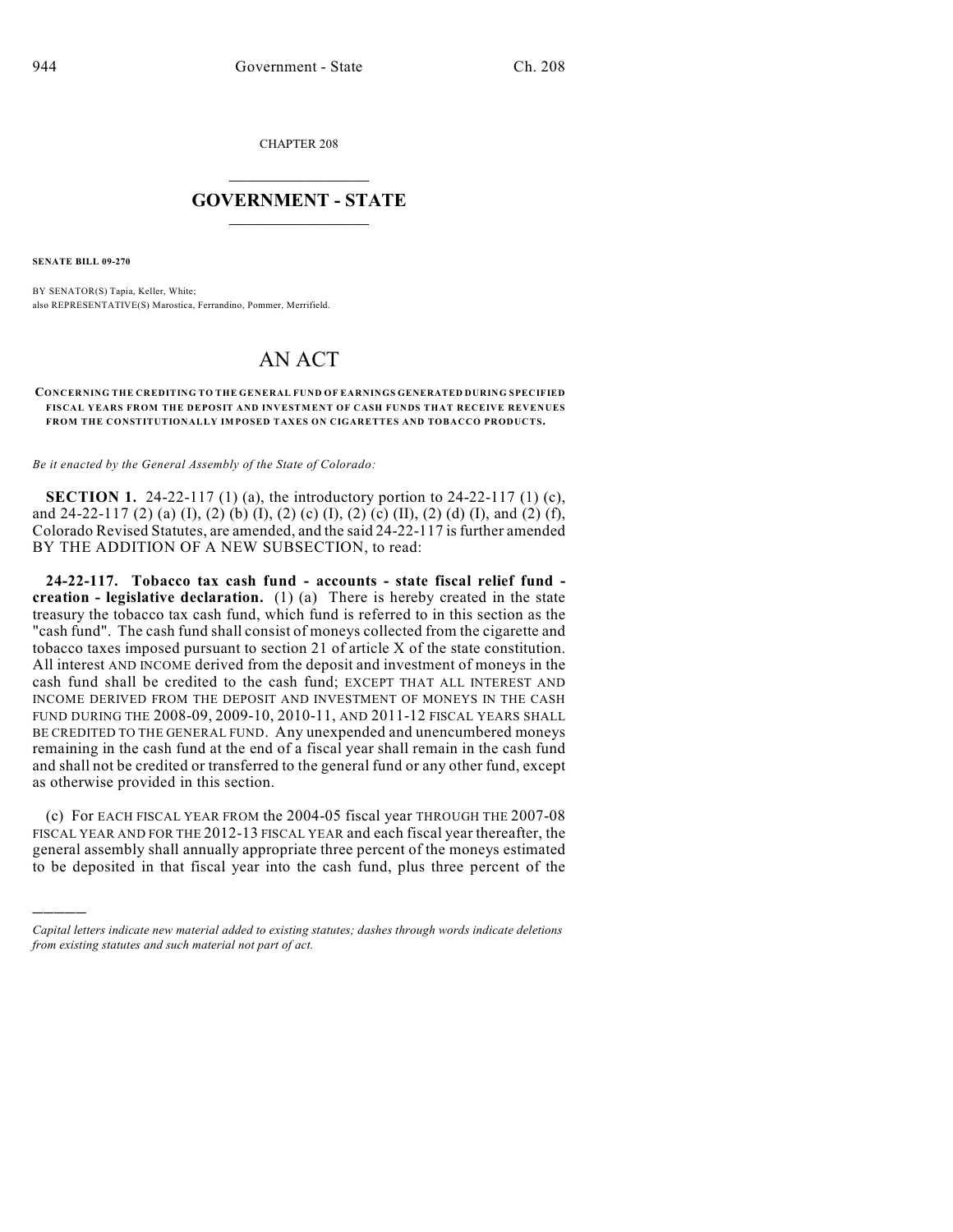## Ch. 208 Government - State 945

interest AND INCOME earned on the DEPOSIT AND INVESTMENT OF moneys in the cash fund, AND, FOR THE 2008-09, 2009-10, 2010-11, AND 2011-12 FISCAL YEARS, THE GENERAL ASSEMBLY SHALL ANNUALLY APPROPRIATE THREE PERCENT OF THE MONEYS ESTIMATED TO BE DEPOSITED IN THAT FISCAL YEAR INTO THE CASH FUND, for health-related purposes to provide revenue for the state's general fund and old age pension fund and for municipal and county governments to compensate proportionately for tax revenue reductions attributable to lower cigarette and tobacco sales resulting from the implementation of the tax imposed pursuant to section 21 of article X of the state constitution, as follows:

(2) There are hereby created in the state treasury the following funds:

(a) (I) The health care expansion fund to be administered by the department of health care policy and financing. The state treasurer and the controller shall transfer an amount equal to forty-six percent of the moneys deposited into the cash fund, plus forty-six percent of the interest AND INCOME earned on the DEPOSIT AND INVESTMENT OF MONEYS IN THE cash fund, to the health care expansion fund; except that, for fiscal year 2004-05, the state treasurer and the state controller shall transfer an amount equal to forty-six percent of the moneys deposited into the cash fund less the amount of money sufficient to fund the reinstatement of medical assistance benefits for legal immigrants as provided for in House Bill 05-1086, enacted at the first regular session of the sixty-fifth general assembly, AND EXCEPT THAT, FOR THE 2008-09, 2009-10, 2010-11, AND 2011-12 FISCAL YEARS, THE STATE TREASURER AND THE CONTROLLER SHALL TRANSFER TO THE HEALTH CARE EXPANSION FUND ONLY AN AMOUNT EQUAL TO FORTY-SIX PERCENT OF THE MONEYS DEPOSITED INTO THE CASH FUND. All interest AND INCOME derived from the deposit and investment of moneys in the health care expansion fund shall be credited to the health care expansion fund; EXCEPT THAT ALL INTEREST AND INCOME DERIVED FROM THE DEPOSIT AND INVESTMENT OF MONEYS IN THE HEALTH CARE EXPANSION FUND DURING THE 2008-09, 2009-10, 2010-11, AND 2011-12 FISCAL YEARS SHALL BE CREDITED TO THE GENERAL FUND. Any unexpended and unencumbered moneys remaining in the health care expansion fund at the end of a fiscal year shall remain in the fund and shall not be credited or transferred to the general fund or any other fund.

(b) (I) The primary care fund to be administered by the department of health care policy and financing. The state treasurer and the controllershall transfer an amount equal to nineteen percent of the moneys deposited into the cash fund, plus nineteen percent of the interest AND INCOME earned on THE DEPOSIT AND INVESTMENT OF those moneys, to the primary care fund; EXCEPT THAT, FOR THE 2008-09, 2009-10, 2010-11, AND 2011-12 FISCAL YEARS, THE STATE TREASURER AND THE CONTROLLER SHALL TRANSFER TO THE PRIMARY CARE FUND ONLY AN AMOUNT EQUAL TO NINETEEN PERCENT OF THE MONEYS DEPOSITED INTO THE CASH FUND. All interest AND INCOME derived from the deposit and investment of moneys in the primary care fund shall be credited to the primary care fund; EXCEPT THAT ALL INTEREST AND INCOME DERIVED FROM THE DEPOSIT AND INVESTMENT OF MONEYS IN THE PRIMARY CARE FUND DURING THE 2008-09, 2009-10, 2010-11, AND 2011-12 FISCAL YEARS SHALL BE CREDITED TO THE GENERAL FUND. Any unexpended and unencumbered moneys remaining in the primary care fund at the end of a fiscal year shall remain in the fund and shall not be credited or transferred to the general fund or any other fund.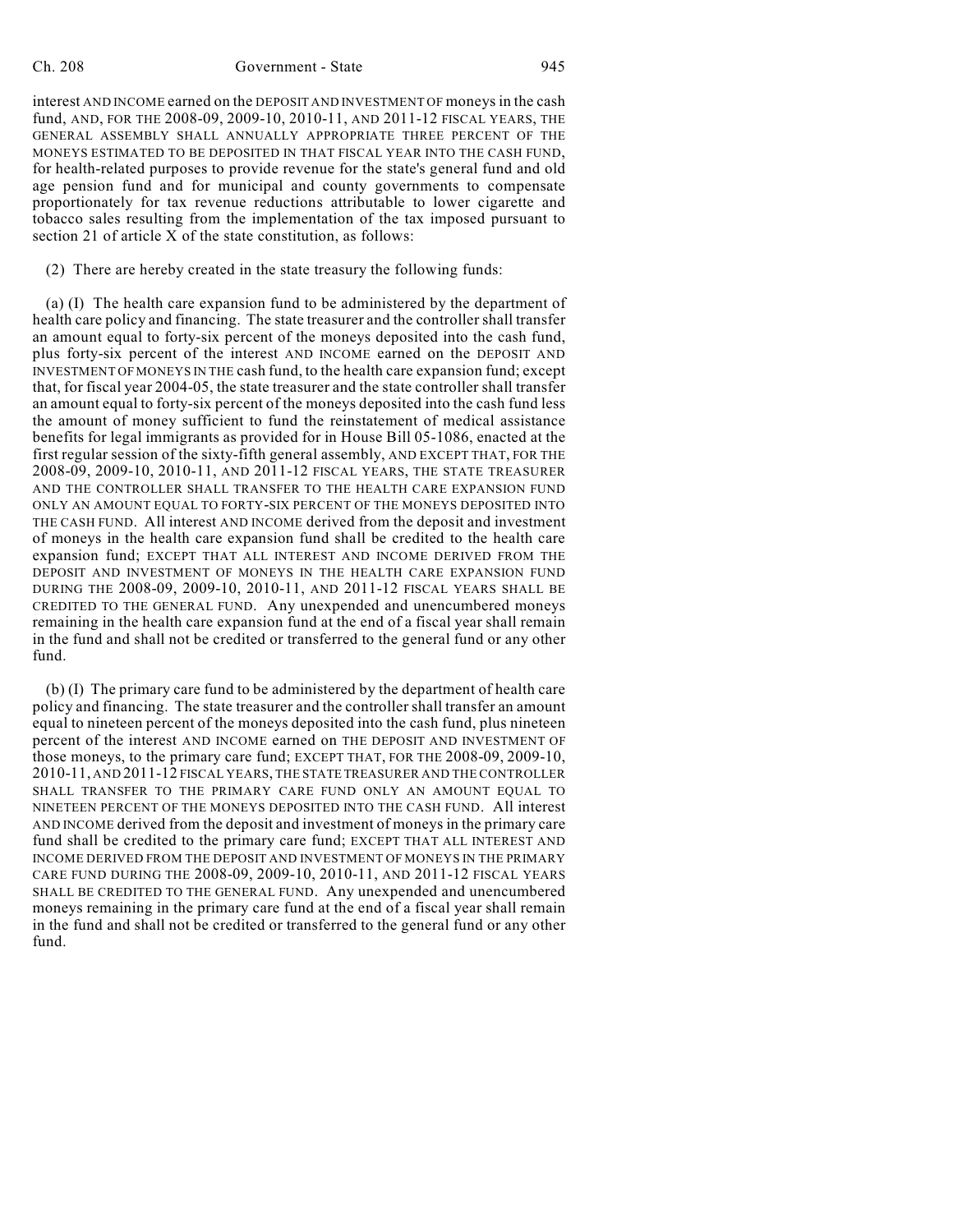(c) (I) The tobacco education programs fund to be administered by the department of public health and environment. The state treasurer and the controller shall transfer an amount equal to sixteen percent of the moneys deposited into the cash fund, plus sixteen percent of the interest AND INCOME earned on THE DEPOSIT AND INVESTMENT OF those moneys, to the tobacco education programs fund; EXCEPT THAT, FOR THE 2008-09, 2009-10, 2010-11, AND 2011-12 FISCAL YEARS, THE STATE TREASURER AND THE CONTROLLER SHALL TRANSFER TO THE TOBACCO EDUCATION PROGRAMS FUND ONLY AN AMOUNT EQUAL TO SIXTEEN PERCENT OF THE MONEYS DEPOSITED INTO THE CASH FUND. All interest AND INCOME derived from the deposit and investment of moneys in the tobacco education programs fund shall be credited to the tobacco education programs fund; EXCEPT THAT ALL INTEREST AND INCOME DERIVED FROM THE DEPOSIT AND INVESTMENT OF MONEYS IN THE TOBACCO EDUCATION PROGRAMS FUND DURING THE 2008-09, 2009-10, 2010-11, AND 2011-12 FISCAL YEARS SHALL BE CREDITED TO THE GENERAL FUND. Any unexpended and unencumbered moneys remaining in the tobacco education programs fund at the end of a fiscal year shall remain in the fund and shall not be credited or transferred to the general fund or any other fund.

(II) The interest AND INCOME derived from the deposit and investment of moneys in the tobacco education programs fund AND CREDITED TO THE TOBACCO EDUCATION PROGRAMS FUND may be used to give credit to a wholesaler or distributor for taxes paid on cigarettes or other tobacco products that are bad debts pursuant to sections 39-28-104 and 39-28.5-107, C.R.S.; except that the interest earned on the tobacco education programs fund shall be used only for that portion of the bad debt attributable to the taxes imposed pursuant to section 21 of article X of the state constitution.

(d) (I) The prevention, early detection, and treatment fund to be administered by the department of public health and environment. The state treasurer and the controller shall transfer an amount equal to sixteen percent of the moneys deposited into the cash fund, plus sixteen percent of the interest AND INCOME earned on THE DEPOSIT AND INVESTMENT OF those moneys, to the prevention, early detection, and treatment fund; EXCEPT THAT, FOR THE 2008-09, 2009-10, 2010-11, AND 2011-12 FISCAL YEARS, THE STATE TREASURER AND THE CONTROLLER SHALL TRANSFER TO THE PREVENTION, EARLY DETECTION, AND TREATMENT FUND ONLY AN AMOUNT EQUAL TO SIXTEEN PERCENT OF THE MONEYS DEPOSITED INTO THE CASH FUND. All interest AND INCOME derived from the deposit and investment of moneys in the prevention, early detection, and treatment fund shall be credited to the prevention, early detection, and treatment fund; EXCEPT THAT ALL INTEREST AND INCOME DERIVED FROM THE DEPOSIT AND INVESTMENT OF MONEYS IN THE PREVENTION, EARLY DETECTION, AND TREATMENT FUND DURING THE 2008-09, 2009-10, 2010-11, AND 2011-12 FISCAL YEARS SHALL BE CREDITED TO THE GENERAL FUND. Any unexpended and unencumbered moneys remaining in the prevention, early detection, and treatment fund at the end of a fiscal year shall remain in the fund and shall not be credited or transferred to the general fund or any other fund. The moneys in the prevention, early detection, and treatment fund shall be annually appropriated by the general assembly to the department of public health and environment for allocation by the department consistent with the provisions of this paragraph (d).

(f) The health disparities grant program fund to be administered by the